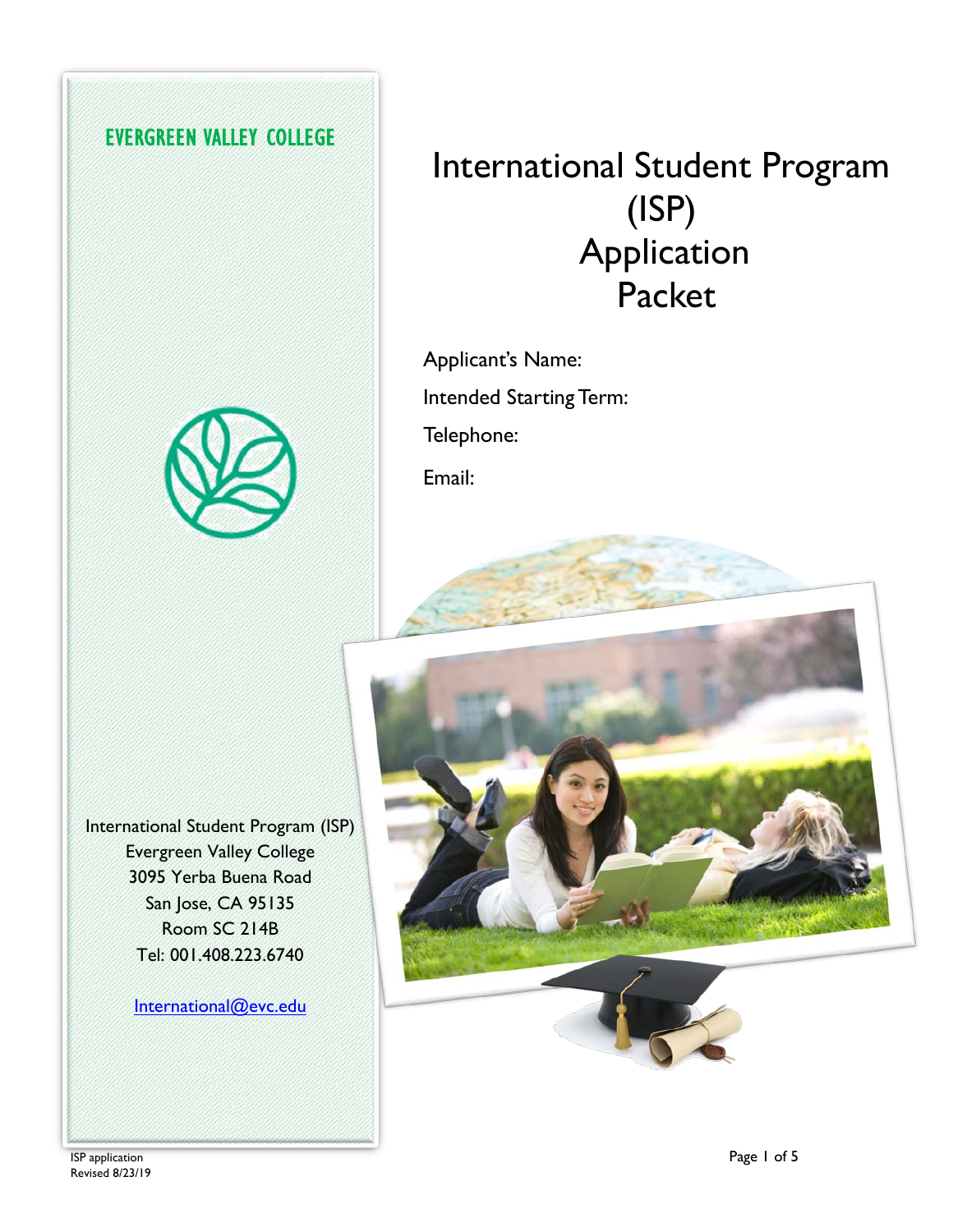

## International Student Application Checklist

It is the applicant's responsibility to check if all documents required are prepared for submission. Applicants should be aware that incomplete application **WILL** delay the admission process.

**1. ISP Application** (see pages 3-5)

### 2. **EVC Application: [PDF form](https://author.evc.edu/StudentAffairs/Documents/Admissions%20App_03-14-17_fillable.pdf)**

Please complete all fields to the best of your ability. Print it. Submit the PDF Application along with item

 $#L$ .

- **3. Two color photos** (passport type)
- **4. Transcripts** from your high school and colleges you have attended before
- **5. English Proficiency Report (**Test reports MUST be sent directly by testing agency. School code: 4273)
	- **TOEFL**: Minimum score based on test type: 500 paper based exam; 173 computer based exam; 61 –Internet based exam.
	- **IELTS**: 6.0 +
	- **iTEP Academic**: 3.7+
	- **Cambridge English**: Level B2: First (FCE) or Advanced (CPE): 175 +
	- **PTE (Pearson Test of English)**: 42+

If the applicant has completed degree applicable courses in English with a grade of "C" or better (at an accredited U.S. college/university), the English Proficiency requirement may be waived.

English Proficiency exemption applies to native English speakers such as the United Kingdom, Australia, New Zealand, and Canada (except Quebec) where English is both the only official language of the country and the language of instruction.

- **6. Original Bank Verification** (signed by a certifying official) with minimum balance of US\$22,000 from parent(s) or a sponsor dated within 6 months of application date.
- **7. Letter of Financial Support or Affidavit of Support form** from a parent or a sponsor
- **8. Copy of passport** biographical information page
- **9. TB Skin Test** results. If results are positive, a chest x-ray will be required. Exams must be dated within **6 months** of application date.

If applying for admissions in the U.S., in addition to the above-listed, the following items are also required:

- **10. Copy of your current visa**, Information pages and I-94 Card from your passport
- 11. If you are currently have F-1 Student Visa:



- ii. **Transcripts from current school**
- iii. **Transfer authorization letter from the current school** (may be provided upon acceptance)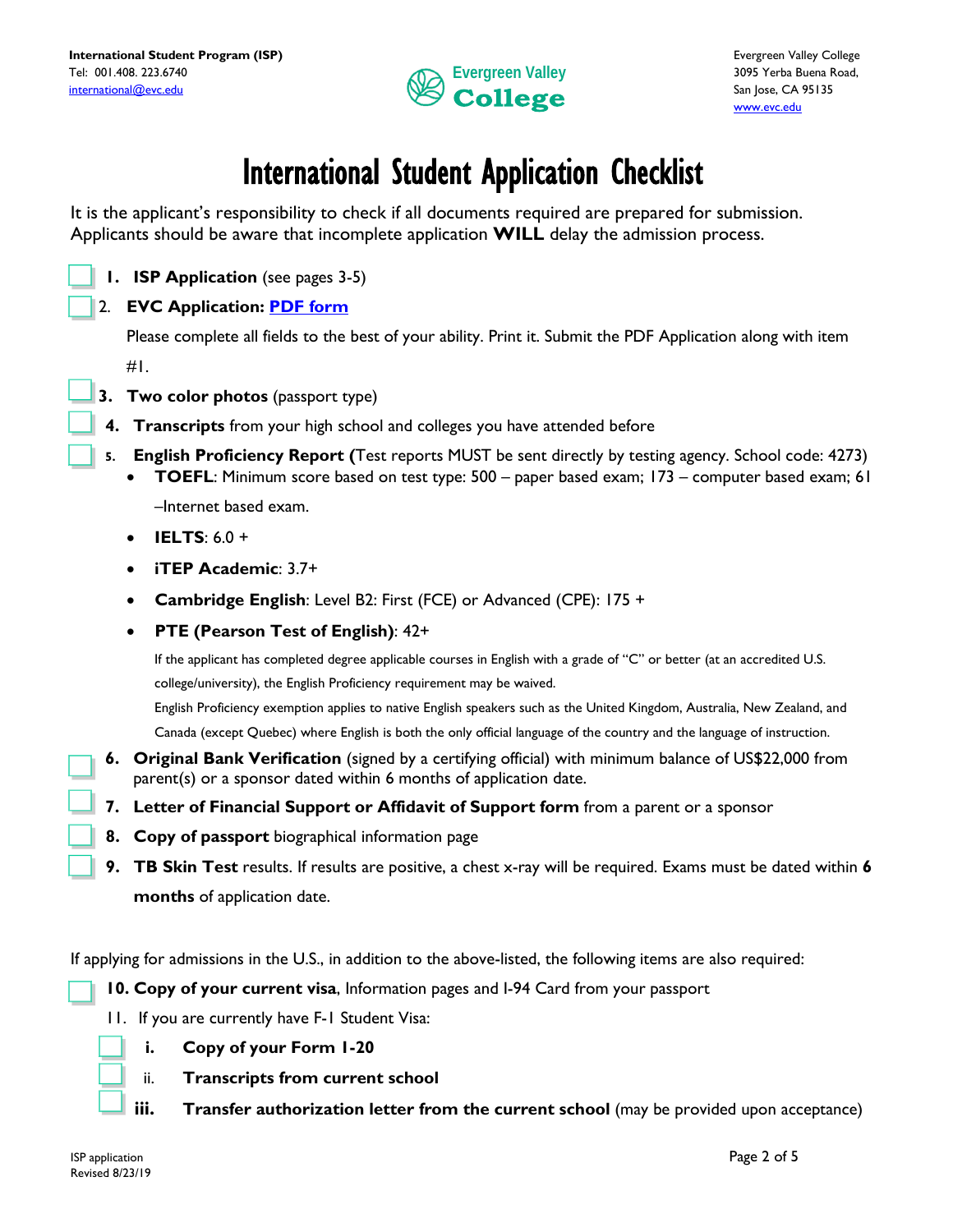| International Student Program (ISP) |
|-------------------------------------|
| <b>Evergreen Valley College</b>     |
| 3095 Yerba Buena Road,              |
| San Jose, CA 95135                  |
| Tel: 001.408, 223.6740              |
| international@evc.edu               |

Г



I am applying for:

**FALL 20\_\_\_\_\_\_\_\_\_**

**Spring 20\_\_\_\_\_\_\_\_**

### International (F-1) Student Application

| NAME Last (Family) as appears in your Passport                                                                                      |                                                              | First (Given)           |                                    | Middle                                |
|-------------------------------------------------------------------------------------------------------------------------------------|--------------------------------------------------------------|-------------------------|------------------------------------|---------------------------------------|
| Date of Birth (mm/dd/yy)                                                                                                            | Female                                                       | Male                    | Primary Language                   |                                       |
| Country of Birth                                                                                                                    |                                                              | Country of Citizenship  |                                    |                                       |
| Degree / Program of Study (to view a complete listing, visit: http://www.evc.edu/AcademicAffairs/Documents/degrees-certificates.pdf |                                                              |                         |                                    |                                       |
| <b>Home Country - Permanent Address:</b>                                                                                            |                                                              |                         |                                    | Local/ U.S. Address (not a P.O. Box): |
| Number and Street                                                                                                                   |                                                              |                         | Number and Street                  |                                       |
|                                                                                                                                     |                                                              |                         |                                    |                                       |
| City                                                                                                                                |                                                              |                         | City                               |                                       |
| State/Province/Prefecture                                                                                                           |                                                              |                         | State/Province/Prefecture          |                                       |
| Country                                                                                                                             | <b>Postal Code</b>                                           |                         | Country                            | <b>Postal Code</b>                    |
| Cell /Tel # (include country code)                                                                                                  |                                                              |                         | Cell /Tel # (include country code) |                                       |
| Preferred E-Mail Address                                                                                                            |                                                              |                         |                                    |                                       |
|                                                                                                                                     | Where would you like your I-20 and acceptance letter mailed? |                         |                                    | Check one box only                    |
| Home/Permanent                                                                                                                      | Local/Current                                                | Agency name:            |                                    |                                       |
| Other, shown below:                                                                                                                 |                                                              | <b>Contact Person</b>   |                                    |                                       |
|                                                                                                                                     |                                                              |                         |                                    |                                       |
|                                                                                                                                     |                                                              | <b>Complete Address</b> |                                    |                                       |
|                                                                                                                                     |                                                              |                         |                                    |                                       |
|                                                                                                                                     |                                                              |                         | Phone # & E-mail Address           |                                       |
| <b>Revised 8/23/19</b>                                                                                                              |                                                              |                         |                                    |                                       |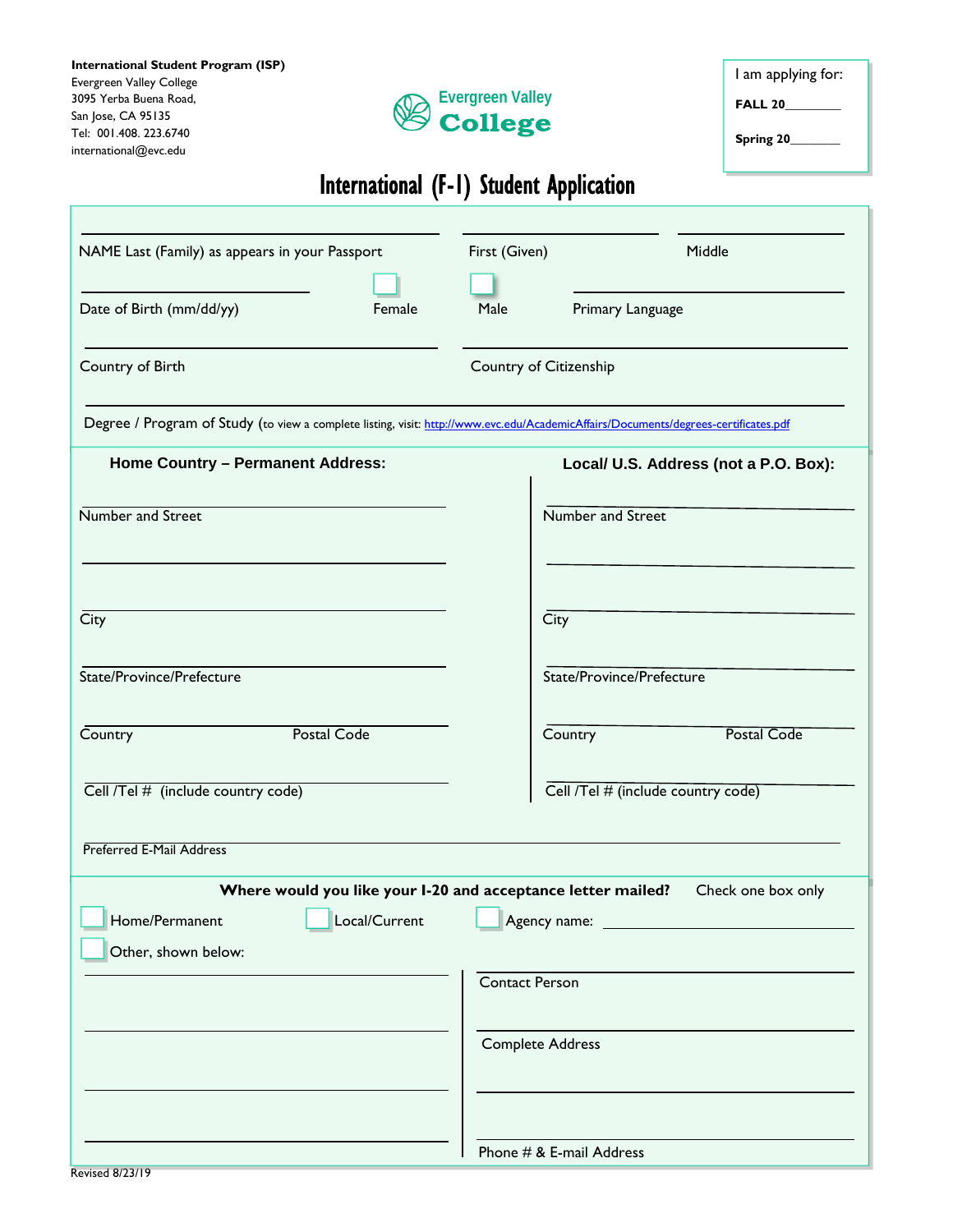| <b>MARITAL STATUS:</b>                                                                                                                                                                                                         | Single                    | Married      |                                                                                        |                         |  |
|--------------------------------------------------------------------------------------------------------------------------------------------------------------------------------------------------------------------------------|---------------------------|--------------|----------------------------------------------------------------------------------------|-------------------------|--|
| YES (additional documentation/finances will be required)<br>Will Spouse/Children Accompany you to the U.S?<br><b>NO</b>                                                                                                        |                           |              |                                                                                        |                         |  |
| Name                                                                                                                                                                                                                           | Relationship to Applicant |              |                                                                                        |                         |  |
| If you are in the U.S. now, please indicate your current visa type: _________                                                                                                                                                  |                           |              |                                                                                        |                         |  |
| Date of entry into the U.S.: $\frac{1}{M_{\text{Onth}}}$ / $\frac{1}{D_{\text{ay}}}$ / $\frac{1}{Y_{\text{ear}}}$                                                                                                              |                           |              | Visa Expiration Date: $\frac{1}{\sqrt{2\pi}} \int \frac{1}{\sqrt{2\pi}}$               |                         |  |
| If you don't have F-1 visa, where will you be applying for it?                                                                                                                                                                 |                           |              | Within the U.S.                                                                        | From your home country  |  |
| If currently on an F-1 visa, what institution issued your Form I-20?                                                                                                                                                           |                           |              |                                                                                        |                         |  |
| <b>ENGLISH PROFICIENCY:</b>                                                                                                                                                                                                    |                           |              |                                                                                        |                         |  |
| TOEFL Test ______________ (score)                                                                                                                                                                                              |                           |              | IELTS Test (score)                                                                     |                         |  |
| Test Date: ________ / _______ / ________<br>Month                                                                                                                                                                              | Day<br>Year               |              | Test Date:<br>$\sqrt{1-\frac{1}{2}}$<br>Month                                          | Day<br>Year             |  |
|                                                                                                                                                                                                                                |                           |              | <b>EDUCATIONAL BACKGROUND:</b> (please list your high school and any college attended) |                         |  |
| High school Attended                                                                                                                                                                                                           | City/Country              |              | Date Completed                                                                         | Diploma                 |  |
| University/College Attended (If any)                                                                                                                                                                                           | City/Country              |              | Date Completed                                                                         | Diploma/Degree          |  |
| TO BE COMPLETED BY STUDENTS CURRENTLY STUDYING IN THE UNITED STATES ONLY                                                                                                                                                       |                           |              |                                                                                        |                         |  |
| Name of U.S. school you are currently attending                                                                                                                                                                                |                           |              | City/State                                                                             | Date Started            |  |
| REFERRAL SOURCE/AGENT INFORMATION                                                                                                                                                                                              |                           |              |                                                                                        |                         |  |
| How did you learn about Evergreen Valley College (EVC)?                                                                                                                                                                        |                           |              |                                                                                        |                         |  |
| <b>EVC</b> website                                                                                                                                                                                                             | <b>Referring agency</b>   | Fair/Seminar | <b>Advertisement</b>                                                                   | <b>Friends/Relative</b> |  |
| If the application is submitted by an education advising agency, please complete the following:                                                                                                                                |                           |              |                                                                                        |                         |  |
| Email Address: The Contract of the Contract of the Contract of the Contract of the Contract of the Contract of                                                                                                                 |                           |              | <b>Phone Number: Example 2018</b>                                                      |                         |  |
| Address: No. 2014 19:30 and 2014 19:30 and 20:30 and 20:30 and 20:30 and 20:30 and 20:30 and 20:30 and 20:30 and 20:30 and 20:30 and 20:30 and 20:30 and 20:30 and 20:30 and 20:30 and 20:30 and 20:30 and 20:30 and 20:30 and |                           |              |                                                                                        |                         |  |
|                                                                                                                                                                                                                                |                           |              |                                                                                        |                         |  |